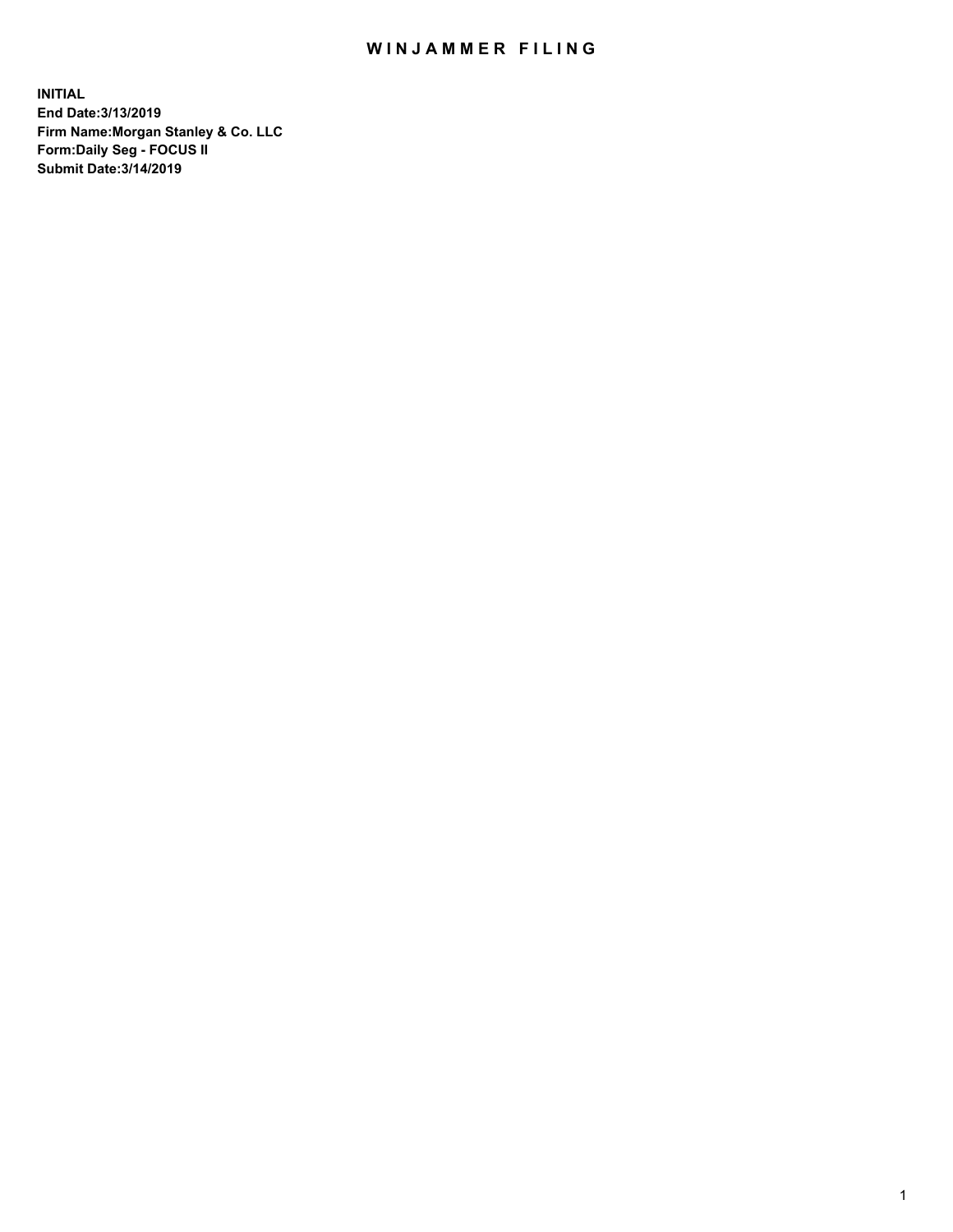**INITIAL End Date:3/13/2019 Firm Name:Morgan Stanley & Co. LLC Form:Daily Seg - FOCUS II Submit Date:3/14/2019 Daily Segregation - Cover Page**

| Name of Company                                                                                                                                                                                                                                                                                                               | Morgan Stanley & Co. LLC                                    |
|-------------------------------------------------------------------------------------------------------------------------------------------------------------------------------------------------------------------------------------------------------------------------------------------------------------------------------|-------------------------------------------------------------|
| <b>Contact Name</b>                                                                                                                                                                                                                                                                                                           | <b>Ikram Shah</b>                                           |
| <b>Contact Phone Number</b>                                                                                                                                                                                                                                                                                                   | 212-276-0963                                                |
| <b>Contact Email Address</b>                                                                                                                                                                                                                                                                                                  | Ikram.shah@morganstanley.com                                |
| FCM's Customer Segregated Funds Residual Interest Target (choose one):<br>a. Minimum dollar amount: ; or<br>b. Minimum percentage of customer segregated funds required:% ; or<br>c. Dollar amount range between: and; or<br>d. Percentage range of customer segregated funds required between:% and%.                        | 235,000,000<br><u>0</u><br><u>00</u><br>0 <sup>0</sup>      |
| FCM's Customer Secured Amount Funds Residual Interest Target (choose one):<br>a. Minimum dollar amount: ; or<br>b. Minimum percentage of customer secured funds required:%; or<br>c. Dollar amount range between: and; or<br>d. Percentage range of customer secured funds required between:% and%.                           | 140,000,000<br><u>0</u><br>0 <sub>0</sub><br>0 <sub>0</sub> |
| FCM's Cleared Swaps Customer Collateral Residual Interest Target (choose one):<br>a. Minimum dollar amount: ; or<br>b. Minimum percentage of cleared swaps customer collateral required:%; or<br>c. Dollar amount range between: and; or<br>d. Percentage range of cleared swaps customer collateral required between:% and%. | 92,000,000<br><u>0</u><br>0 Q<br>00                         |

Attach supporting documents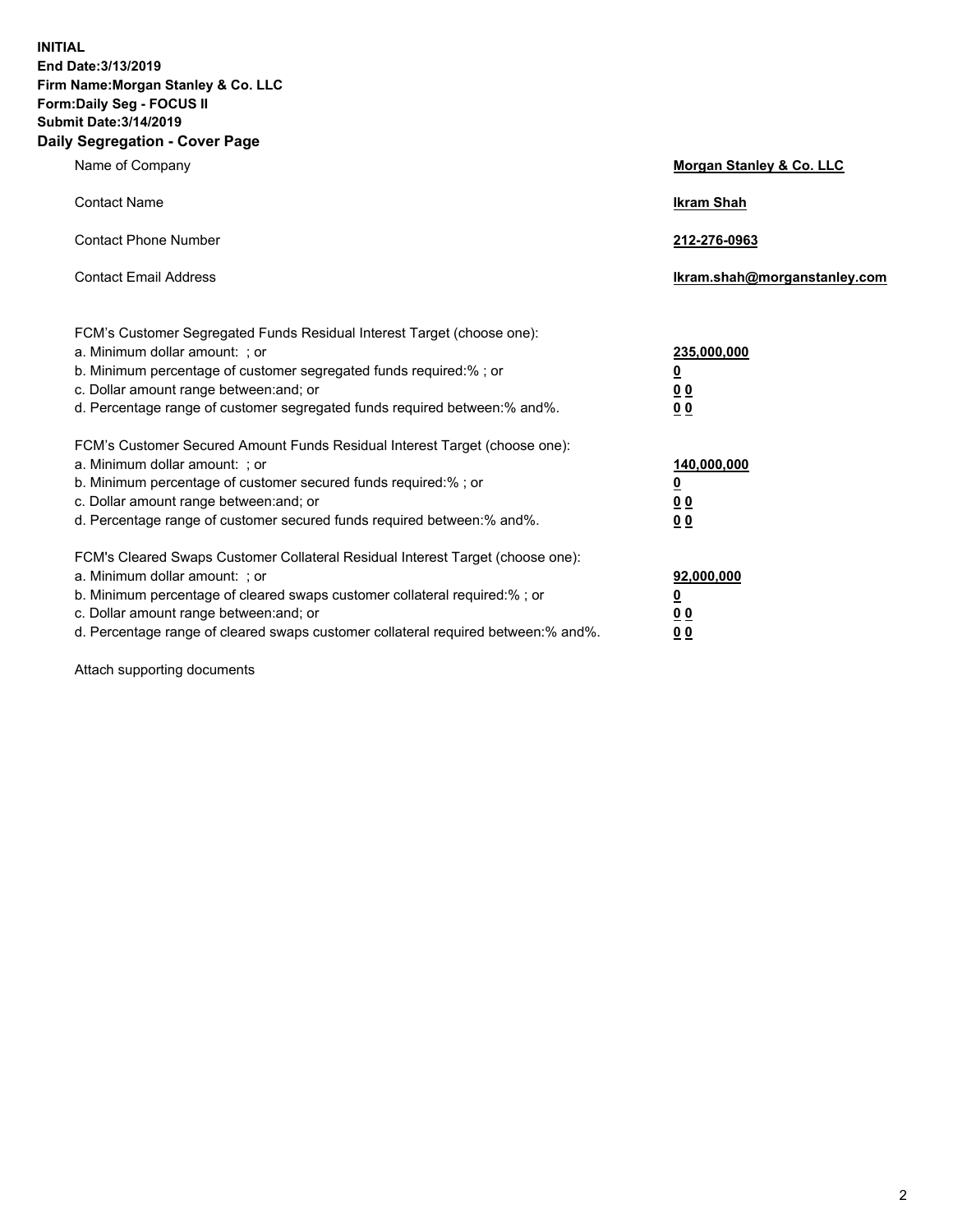## **INITIAL End Date:3/13/2019 Firm Name:Morgan Stanley & Co. LLC Form:Daily Seg - FOCUS II Submit Date:3/14/2019**

## **Daily Segregation - Secured Amounts**

Foreign Futures and Foreign Options Secured Amounts Amount required to be set aside pursuant to law, rule or regulation of a foreign government or a rule of a self-regulatory organization authorized thereunder 1. Net ledger balance - Foreign Futures and Foreign Option Trading - All Customers A. Cash **3,120,925,525** [7315]

- B. Securities (at market) **2,081,497,529** [7317]
- 2. Net unrealized profit (loss) in open futures contracts traded on a foreign board of trade **192,985,631** [7325]
- 3. Exchange traded options
	- a. Market value of open option contracts purchased on a foreign board of trade **38,597,877** [7335]
	- b. Market value of open contracts granted (sold) on a foreign board of trade **-10,699,089** [7337]
- 4. Net equity (deficit) (add lines 1. 2. and 3.) **5,423,307,473** [7345]
- 5. Account liquidating to a deficit and account with a debit balances gross amount **33,175,304** [7351] Less: amount offset by customer owned securities **-29,919,085** [7352] **3,256,219**
- 6. Amount required to be set aside as the secured amount Net Liquidating Equity Method (add lines 4 and 5)
- 7. Greater of amount required to be set aside pursuant to foreign jurisdiction (above) or line 6.

## FUNDS DEPOSITED IN SEPARATE REGULATION 30.7 ACCOUNTS

- 1. Cash in banks
	- A. Banks located in the United States **298,505,609** [7500]
	- B. Other banks qualified under Regulation 30.7 **992,957,827** [7520] **1,291,463,436**
- 2. Securities
	- A. In safekeeping with banks located in the United States **86,200,560** [7540]
	- B. In safekeeping with other banks qualified under Regulation 30.7 **0** [7560] **86,200,560** [7570]
- 3. Equities with registered futures commission merchants
	-
	- B. Securities **0** [7590]
	- C. Unrealized gain (loss) on open futures contracts **720,459** [7600]
	- D. Value of long option contracts **0** [7610]
- E. Value of short option contracts **0** [7615] **7,760,574** [7620]
- 4. Amounts held by clearing organizations of foreign boards of trade
	- A. Cash **0** [7640]
	- B. Securities **0** [7650]
	- C. Amount due to (from) clearing organization daily variation **0** [7660]
	- D. Value of long option contracts **0** [7670]
	- E. Value of short option contracts **0** [7675] **0** [7680]
- 5. Amounts held by members of foreign boards of trade
	-
	-
	- C. Unrealized gain (loss) on open futures contracts **192,265,172** [7720]
	- D. Value of long option contracts **38,597,877** [7730]
	-
- 6. Amounts with other depositories designated by a foreign board of trade **0** [7760]
- 7. Segregated funds on hand **0** [7765]
- 8. Total funds in separate section 30.7 accounts **5,615,620,882** [7770]
- 9. Excess (deficiency) Set Aside for Secured Amount (subtract line 7 Secured Statement Page 1 from Line 8)
- 10. Management Target Amount for Excess funds in separate section 30.7 accounts **140,000,000** [7780]
- 11. Excess (deficiency) funds in separate 30.7 accounts over (under) Management Target **49,057,190** [7785]

**0** [7305]

[7354] **5,426,563,692** [7355]

**5,426,563,692** [7360]

[7530]

A. Cash **7,040,115** [7580]

 A. Cash **2,014,735,383** [7700] B. Securities **1,995,296,969** [7710] E. Value of short option contracts **-10,699,089** [7735] **4,230,196,312** [7740] **189,057,190** [7380]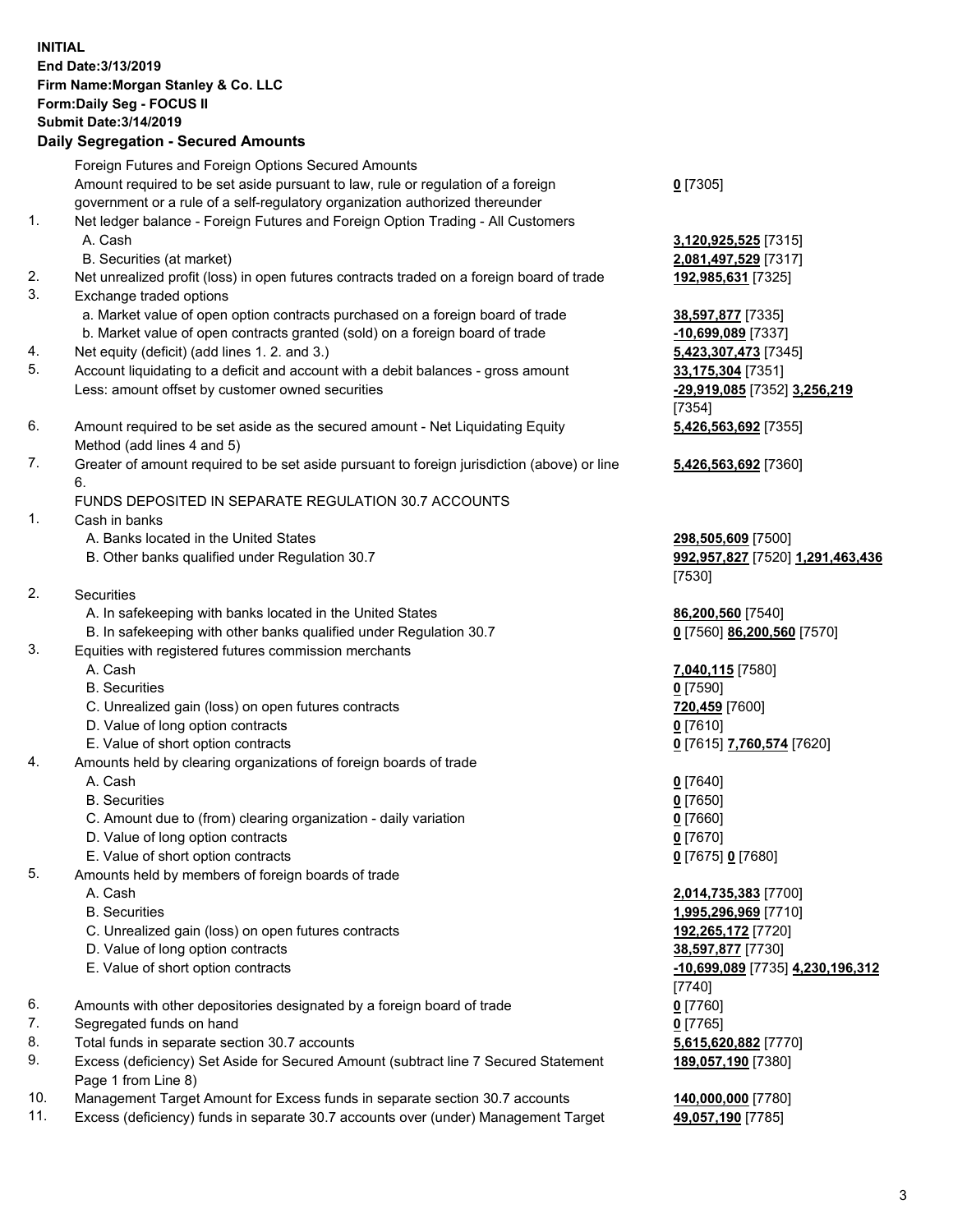**INITIAL End Date:3/13/2019 Firm Name:Morgan Stanley & Co. LLC Form:Daily Seg - FOCUS II Submit Date:3/14/2019 Daily Segregation - Segregation Statement** SEGREGATION REQUIREMENTS(Section 4d(2) of the CEAct) 1. Net ledger balance A. Cash **9,271,442,936** [7010] B. Securities (at market) **6,360,753,943** [7020] 2. Net unrealized profit (loss) in open futures contracts traded on a contract market **1,066,168,670** [7030] 3. Exchange traded options A. Add market value of open option contracts purchased on a contract market **234,155,407** [7032] B. Deduct market value of open option contracts granted (sold) on a contract market **-224,265,181** [7033] 4. Net equity (deficit) (add lines 1, 2 and 3) **16,708,255,775** [7040] 5. Accounts liquidating to a deficit and accounts with debit balances - gross amount **254,998,094** [7045] Less: amount offset by customer securities **-253,443,950** [7047] **1,554,144** [7050] 6. Amount required to be segregated (add lines 4 and 5) **16,709,809,919** [7060] FUNDS IN SEGREGATED ACCOUNTS 7. Deposited in segregated funds bank accounts A. Cash **4,295,192,501** [7070] B. Securities representing investments of customers' funds (at market) **0** [7080] C. Securities held for particular customers or option customers in lieu of cash (at market) **532,105,475** [7090] 8. Margins on deposit with derivatives clearing organizations of contract markets A. Cash **6,223,152,473** [7100] B. Securities representing investments of customers' funds (at market) **0** [7110] C. Securities held for particular customers or option customers in lieu of cash (at market) **5,828,648,468** [7120] 9. Net settlement from (to) derivatives clearing organizations of contract markets **97,976,076** [7130] 10. Exchange traded options A. Value of open long option contracts **234,155,407** [7132] B. Value of open short option contracts **-224,265,181** [7133] 11. Net equities with other FCMs A. Net liquidating equity **10,687,193** [7140] B. Securities representing investments of customers' funds (at market) **0** [7160] C. Securities held for particular customers or option customers in lieu of cash (at market) **0** [7170] 12. Segregated funds on hand **0** [7150] 13. Total amount in segregation (add lines 7 through 12) **16,997,652,412** [7180] 14. Excess (deficiency) funds in segregation (subtract line 6 from line 13) **287,842,493** [7190]

- 15. Management Target Amount for Excess funds in segregation **235,000,000** [7194]
- 16. Excess (deficiency) funds in segregation over (under) Management Target Amount Excess

**52,842,493** [7198]